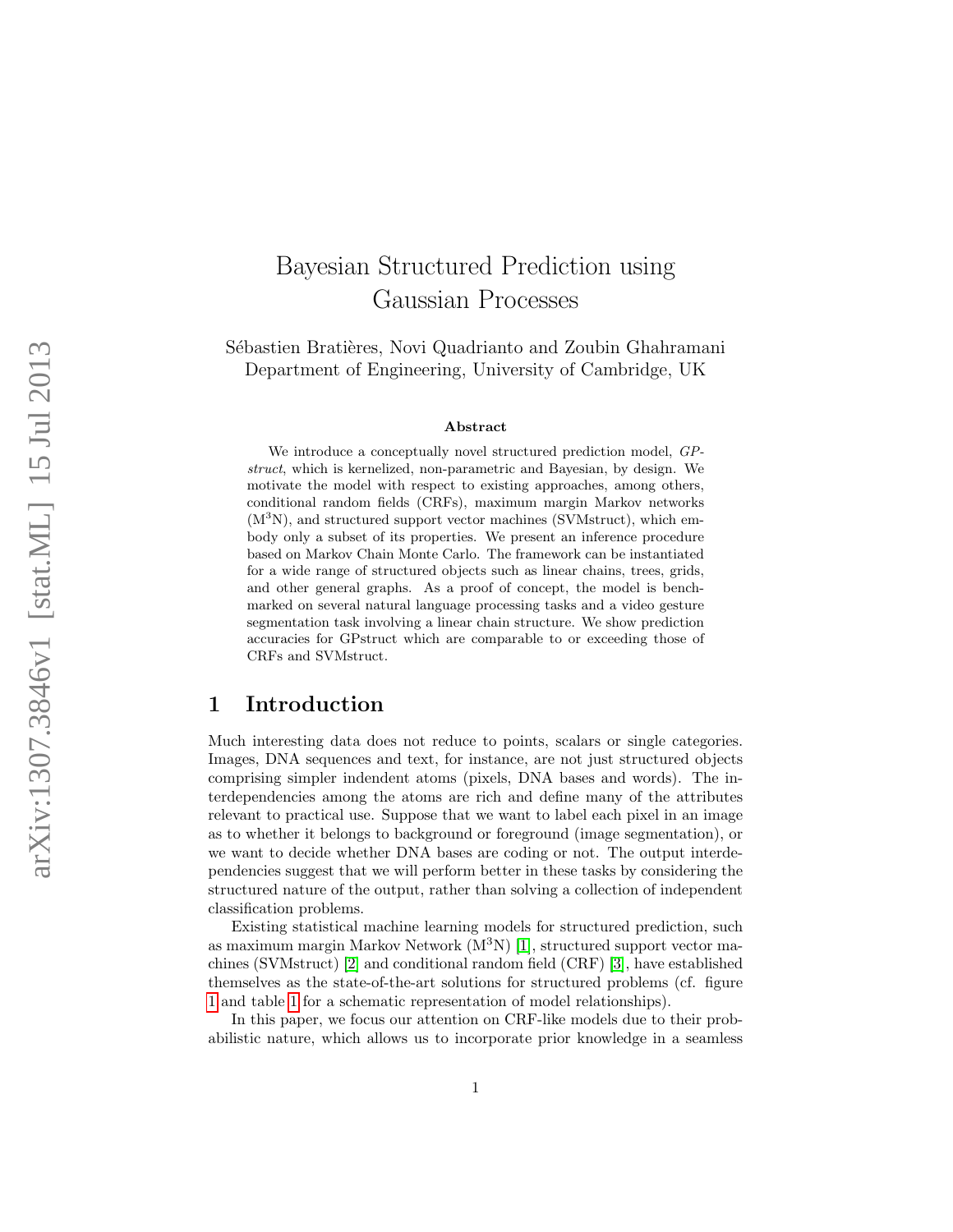<span id="page-1-1"></span>

| MRF              | Markov random field                  |                   |
|------------------|--------------------------------------|-------------------|
| GP               | Gaussian process                     | $\vert 4 \vert$   |
| <b>GPMC</b>      | GP multi-class classification        | $\overline{5}$    |
| <b>CRF</b>       | conditional random field             | $\left[ 3\right]$ |
| <b>KCRF</b>      | kernelized CRF                       | 6                 |
| <b>BCRF</b>      | Bayesian CRF                         | 7                 |
| $M^3N$           | maximum-margin Markov network        | 1                 |
| GPC MAP          | GPC maximum a posteriori             |                   |
| GP seq MAP       | GP for sequence labelling            | [8]               |
| LR.              | logistic regression (classification) |                   |
| <b>SVM</b>       | support vector machine               |                   |
| SVMMC            | multiclass SVM                       | [9], [10]         |
| <b>SVMstruct</b> | structured SVM                       | $\overline{2}$    |
| GPstruct         | structured GP classification         | this paper        |

<span id="page-1-0"></span>Table 1: Models, acronyms and references. A unified view of structured prediction models related to CRF and SVM is given in [\[11\]](#page-16-0). [\[12\]](#page-16-1) presents techniques and applications resulting from a decade of work on CRFs.



Figure 1: Schematic representation of structured prediction models. The model we are describing here, GPstruct, exhibits all three properties separately present in other, existing, models.

manner. Further, probabilistic models make it possible to compute posterior label probabilities that encode our uncertainty in the predictions.

On the other hand, SVMstruct and  $M^{3}N$  offer the ability to use kernel functions for learning using implicit and possibly infinite dimensional features, thus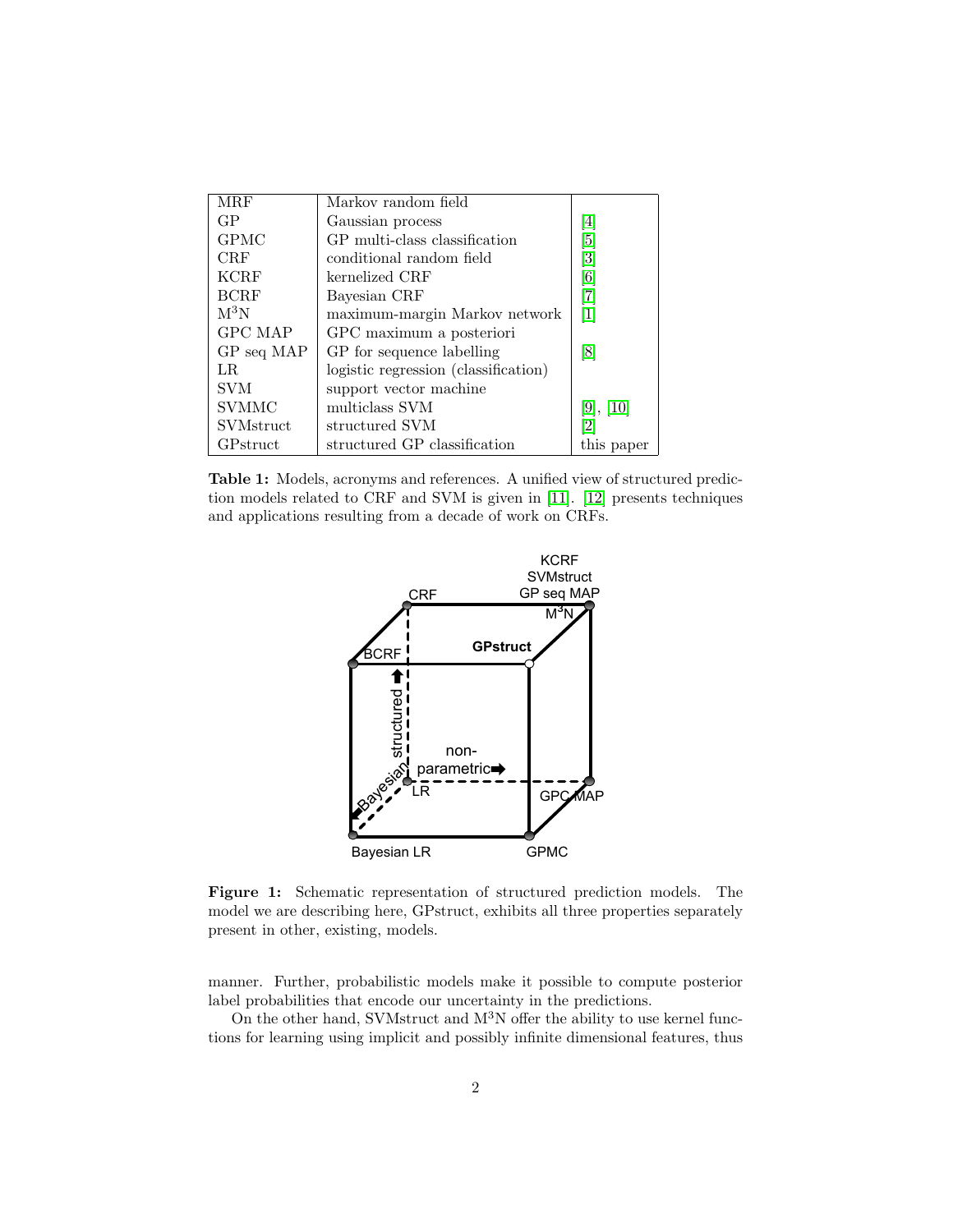overcoming the drawbacks of finite dimensional parametric models such as the CRF. In addition, kernel combination allows the integration of multiple sources of information in a principled manner. These reasons motivate introducing Mercer kernels in CRFs [\[6\]](#page-15-5), an advantage that we wish to maintain.

From training and inference point of views, most CRF models estimate their parameters point-wise using some form of optimisation. In contrast, [\[7\]](#page-15-6) provide a Bayesian treatment of the CRF which approximates the posterior distribution of the model parameters, in order to subsequently average over this distribution at prediction time. This method avoids important issues such as overfitting, or the necessity of cross-validation for model selection.

Reflecting on this rich history of CRF models, we ask a very natural question: can we have a CRF model which is able to use implicit features spaces and at the same time estimates a posterior distribution over model parameters? The main drive for pursuing this direction is to combine the best of both worlds from Kernelized CRFs and Bayesian CRFs. To achieve this, we investigate the use of Gaussian processes (GP) [\[4\]](#page-15-3) for modelling structured data where the structure is imposed by a Markov Random Field as in the CRF.

Our contributions are the following:

- a conceptually novel model which combines GPs and CRFs, and its coherent and general formalisation;
- while the structure in the model is imposed by a Markov Random Field, which is very general, as a proof of concept we investigate a linear chain instantiation;
- a Bayesian learning algorithm which is able to address model selection without the need of cross-validation, a drawback of many popular structured prediction models;

The present paper is structured as follows. Section [2](#page-2-0) describes the model itself, its parameterization and its application to sequential data, following up with our proposed learning algorithm in section [3.](#page-6-0) In section [4,](#page-7-0) we situate our model with respect to existing structured prediction models. An experimental evaluation against other models suited to the same task is discussed in section [5.](#page-10-0)

# <span id="page-2-0"></span>2 The model

The learning problem addressed in the present paper is structured prediction. Assume data consists of observation-label (or input-output) tuples, which we will note  $\mathcal{D} = \{(\mathbf{x}^{(1)}, \mathbf{y}^{(1)}), \ldots, (\mathbf{x}^{(N)}, \mathbf{y}^{(N)})\},\$  where N is the size of the dataset, and  $(\mathbf{x}^{(n)}, \mathbf{y}^{(n)}) \in \mathcal{X} \times \mathcal{Y}$  is a data point. In the *structured* context, **y** is an object such as a sequence, a grid, or a tree, which exhibits structure in the sense that it consists of interdependent categorical atoms. Sometimes the output y is referred to as the macro-label, while its constituents are termed micro-labels. The observation (input) x may have some structure of its own. Often, the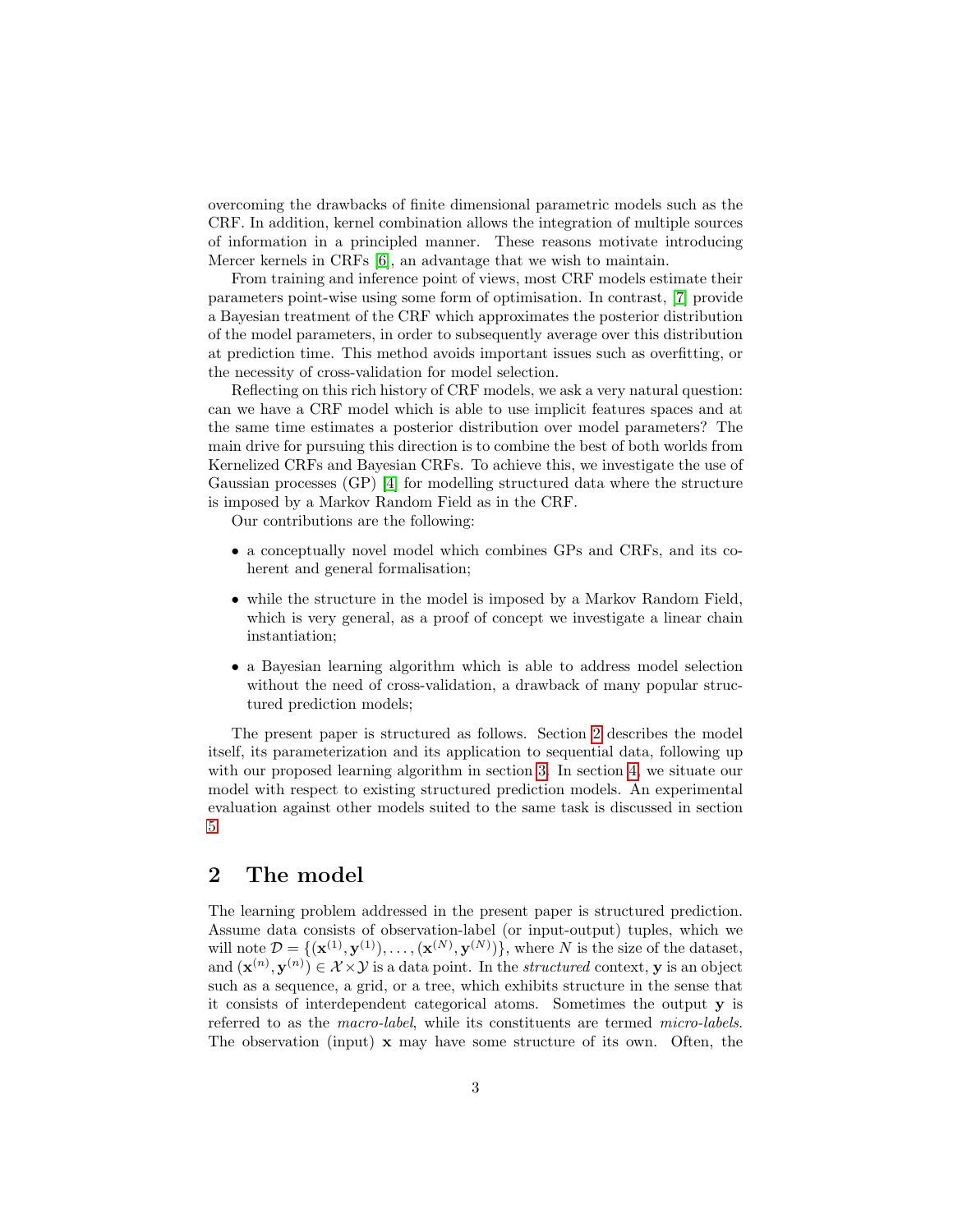structure of  $\bf{y}$  then reflects the structure of  $\bf{x}$ , so that parts of the label map to parts of the observation, but this is not required. The goal of the learning problem is to predict labels for new observations.

The model we introduce here, which we call *GPstruct*, in analogy to the structured support vector machine (SVMstruct) [\[2\]](#page-15-1), can be succinctly described as follows. Latent variables (LV) mediate the influence of the input on the output. The distribution of the output labels given the input and the LV is defined per clique: in undirected graphical models, a clique is a set of nodes such that every two nodes are connected. Let this distribution be:

<span id="page-3-0"></span>
$$
p(\mathbf{y}|\mathbf{x}, \mathbf{f}) = \frac{\exp(\sum_{c} f(c, \mathbf{x}_{c}, \mathbf{y}_{c}))}{\sum_{\mathbf{y}' \in \mathcal{Y}} \exp(\sum_{c} f(c, \mathbf{x}_{c}, \mathbf{y}'_{c}))}
$$
(1)

where  $y_c$  and  $x_c$  are tuples of nodes belonging to clique c, while  $f(c, x_c, y_c)$  is a LV associated with this particular clique and values for nodes  $\mathbf{x}_c$  and  $\mathbf{y}_c$ . Let f be the collection of all LV of the form  $f(c, \mathbf{x}_c, \mathbf{y}_c)$ . We call the distribution [\(1\)](#page-3-0) structured softmax, in analogy to the softmax (a.k.a. multinomial logistic) likelihood used in multinomial logistic regression. The conditional distribution in [\(1\)](#page-3-0) is essentially a CRF over the input-output pairs, where the potential for each clique  $c$  is given by a Gibbs distribution, whose energy function is  $E(\mathbf{x}, \mathbf{y}) = \sum_{c} -f(c, \mathbf{x}_c, \mathbf{y}_c).$ 

In the CRF, potentials are log-linear in the parameters, with basis function  $\mathbf{w}^T \phi_c(\mathbf{x}_c, \mathbf{y}_c)$ , where **w** is the weight parameter and  $\phi_c$  a feature extraction function. Here instead, rather than choosing parametric clique potentials as in the CRF, the GPstruct model assumes that  $f(c, \mathbf{x}_c, \mathbf{y}_c)$  is a non-parametric function of its arguments, and gives this function a GP prior. Note that we substitute not only w, but the entire basis function by a LV. In particular,  $f(c, \mathbf{x}_c, \mathbf{y}_c)$  is drawn from a GP with covariance function (i.e. Mercer kernel)  $k((c,\mathbf{x}_c,\mathbf{y}_c), (c',\mathbf{x}_{c'},\mathbf{y}_{c'})),$  so that:

$$
\mathbf{f} \sim \mathcal{GP}(0, k(\cdot, \cdot)) \tag{2}
$$

In summary, the GPstruct is a probabilistic model in which the likelihood is given by a structured softmax, with a Markov random field (MRF) modelling output interdependencies; the MRF's LV, one per factor, are given a GP prior. This MRF could take on many shapes: linear for text, grid-shaped to label pixels in computer vision tasks [\[13\]](#page-16-2), or even, to take a less trivial example, hierarchical, in order to model probabilistic context-free grammars in a natural language parsing task using CRFs [\[14\]](#page-16-3).

#### 2.1 Linear chain parameterization

While this model is very general, we will now instantiate it for the case of sequential data, on which our experiments are based. Both the input and output consist of a linear chain of equal length  $T$ , and where the micro-labels all stem from a common set, i.e.  $\mathcal{Y} = \underset{t=1,\ldots,T}{\times} \mathcal{Y}_t$  with  $\forall t, \mathcal{Y}_t = \mathcal{L}$  (and the same for X and  $\mathcal{X}_t$ ).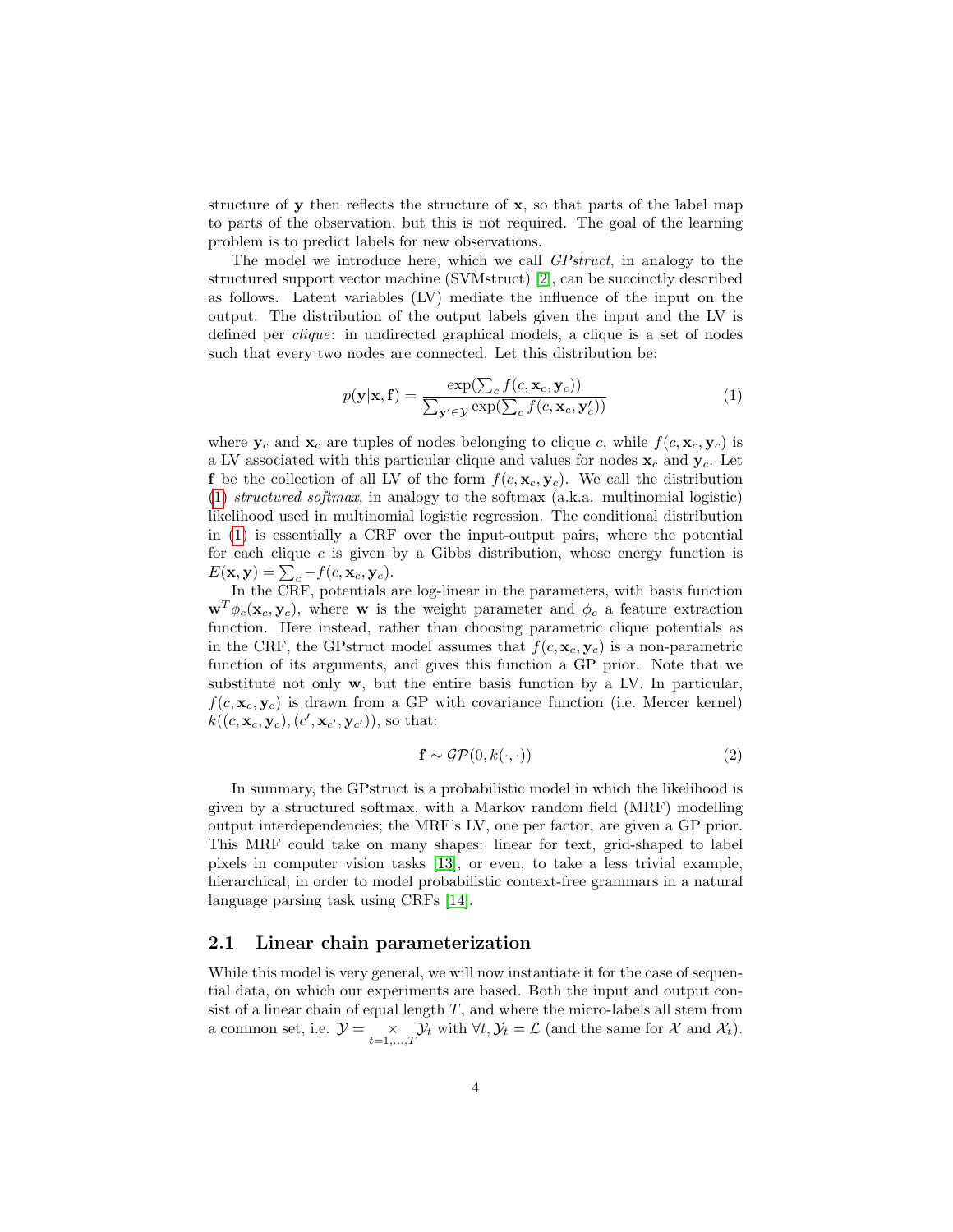<span id="page-4-0"></span>

Figure 2: Linear-chain factor graph for sequence prediction.

We will therefore write  $\mathbf{y} = (y_1, \ldots, y_t, \ldots, y_T)$  and  $\mathbf{x} = (\mathbf{x}_1, \ldots, \mathbf{x}_t, \ldots, \mathbf{x}_T)$ . In this context, macro-labels can be called label sequences, and micro-labels just "labels", without risk of confusion.

In our experiments below, we tackle text data: the input consists of sentences (chains of words), and outputs of corresponding chains of task-specific microlabels. A common natural language processing task is word/ sentence/ topic segmentation: here the  $(2-\text{class})$  micro-labels are  $B$ , to label the beginning of a segment, and I, to label the inside of a segment.

We will now expose the design decisions involved in instantiating GPstruct to a linear-chain MRF. A priori, there is one LV per  $(c, \mathbf{x}_c, \mathbf{y}_c)$ , i.e. per clique and node values.

Parameter tying amounts to grouping (tying) some of these LV, thus decreasing the number of LV which need to be learnt. In particular, we will be interested in grouping LV according to their clique type (or clique template [\[6\]](#page-15-5)) or to node values. In the linear chain model, there are two clique types: pairwise cliques  $(y_t, y_{t+1})$ , and unary cliques  $(\mathbf{x}_t, y_t)$ .

In our treatment of linear chain GPstruct, we tie LV as follows: we distinguish each individual unary clique, but tie all pairwise cliques, so that we can denote them by  $\tilde{c}_t$  resp.  $\tilde{c}_t$ ; further, we do not tie based on node values. This is illustrated in figure [2.](#page-4-0) By distinguishing each unary clique, we obtain a non-parametric model, where the number of unary LV grows with the data. Alternatively, we could decide to group all  $\tilde{c}_t$  to  $\tilde{c}$ , or maybe to group all  $\tilde{c}_t$  except for the edge positions  $t = 1$  or  $t = T$ , where the task may dictate a special behaviour. The same goes for the pairwise LV, where alternative choices may be relevant to the domain. Parameter tying for the linear chain is essentially the same as e.g. for a grid.

Let  $T^{(n)}$  denote the length of  $y^{(n)}$  (which need not be constant across label sequences). In our chosen parameterization, there is one unary LV for each position t, and each value  $y_t$ , so there are  $\sum_n T^{(n)} \times |\mathcal{L}|$  unary LV. This number usually dominates the number of pairwise LV.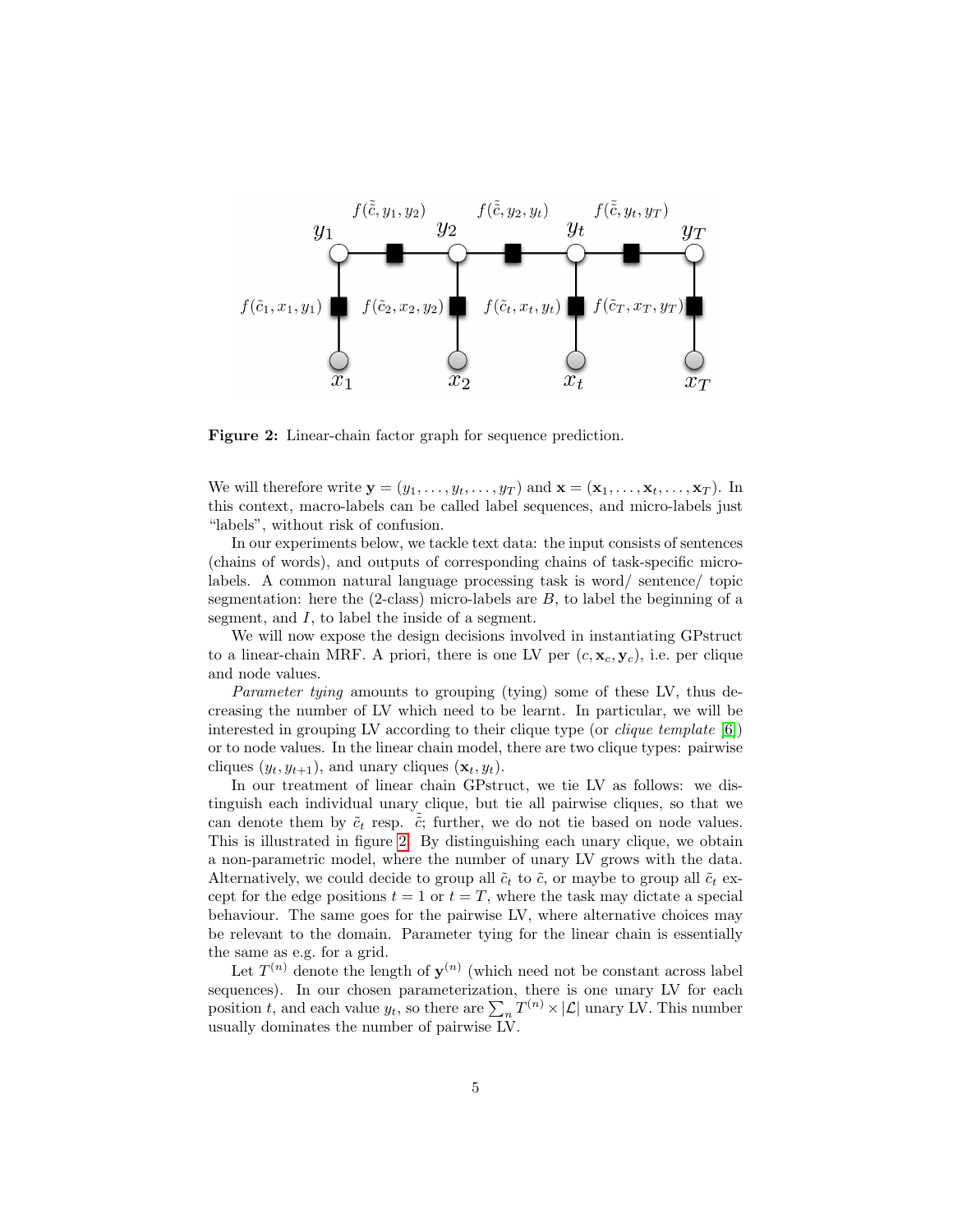Note that we had to define LV for all possible labels  $y_t$  (more generally,  $\forall y \in \mathcal{Y}$ , not just the ones observed. This is because in [\(1\)](#page-3-0), the normalisation runs over  $y' \in \mathcal{Y}$ , and also because we want to evaluate  $p(y|x, f)$  for any potential y. By contrast, the input  $x$  and therefore  $x_t$  is always assumed observed in our supervised setting, and so we do not need to define LV for ranges of  $x_t$  values.

Now turning to pairwise LV: there is one pairwise LV per  $(y_t, y_{t+1})$  tuple; and so there are  $|\mathcal{Y}_t| \times |\mathcal{Y}_{t+1}| = |\mathcal{L}|^2$  pairwise LV.

#### <span id="page-5-0"></span>2.2 Kernel function specification

The Gaussian process prior defines a multivariate Gaussian density over any subset of the LV, with usually zero mean and a covariance function given by the positive definite kernel (Mercer kernel)  $k$  [\[15\]](#page-16-4). Our choice of kernel decomposes into a unary and pairwise kernel function:

$$
k((c, \mathbf{x}_c, \mathbf{y}_c), (c', \mathbf{x}_{c'}, \mathbf{y}_{c'})) =\mathbb{I}[c, c' \in {\tilde{c}_t[t]} k_u((t, \mathbf{x}_t, y_t), (t', \mathbf{x}_{t'}, y_{t'}))+ \mathbb{I}[c = c' = \tilde{\tilde{c}}] k_p((y_s, y_{s+1}), (y_{s'}, y_{s'+1}))
$$
\n(3)

In the above, we make use of Iverson's bracket notation:  $\mathbb{I}[P] = 1$  when condition P is true and 0 otherwise. The positions of c, c' are noted t, t', and  $\mathbf{x}_t, \mathbf{x}_{t'}, y_t, y_{t'}$ are the corresponding input resp. output node values.

We give the unary kernel the form

$$
k_u((t, \mathbf{x}_t, y_t), (t', \mathbf{x}_{t'}, y_{t'})) = \mathbb{I}[y_t = y_{t'}]k_x(\mathbf{x}_t, \mathbf{x}_{t'}).
$$
\n(4)

 $k_x$  is an "input-only" kernel, for instance the linear kernel  $\langle \mathbf{x}_t, \mathbf{x}_{t'} \rangle$ , or the squared exponential kernel, defined as the inverse of the exponentiated Euclidean distance:  $\exp(-\frac{1}{\gamma}||\mathbf{x}_t - \mathbf{x}_{t'}||^2)$ , where  $\gamma$  is a kernel hyperparameter.

Further, our pairwise kernel takes on the form

$$
k_p((y_t, y_{t+1}), (y_{t'}, y_{t'+1})) = \mathbb{I}[y_t = y_{t'} \land y_{t+1} = y_{t'+1}]
$$
\n(5)

With the proper ordering of LV, the Gram matrix has a block-diagonal structure:

$$
K = cov[\mathbf{f}] = \begin{pmatrix} K_{\text{unary}} & 0 \\ 0 & K_{\text{pairwise}} \end{pmatrix}
$$
 (6)

It is a square matrix, of length equal to the total number of LV  $\sum_n T^{(n)} \times |\mathcal{L}| +$  $|\mathcal{L}|^2$ . Kunary is block diagonal, with  $|\mathcal{L}|$  equal square blocks, each the Gram matrix of  $k_x$  of size  $\sum_n T^{(n)}$ , and  $K_{\text{pairwise}} = \mathbf{I}_{|\mathcal{L}|^2}$ .

Summing up sections [2](#page-2-0) to [2.2,](#page-5-0) designing an instance of a GPstruct model requires three types of decisions: the choice of the MRF, mainly dictated by the task and the output data structure; parameter tying; kernel design. The next section now details attractive properties of this model.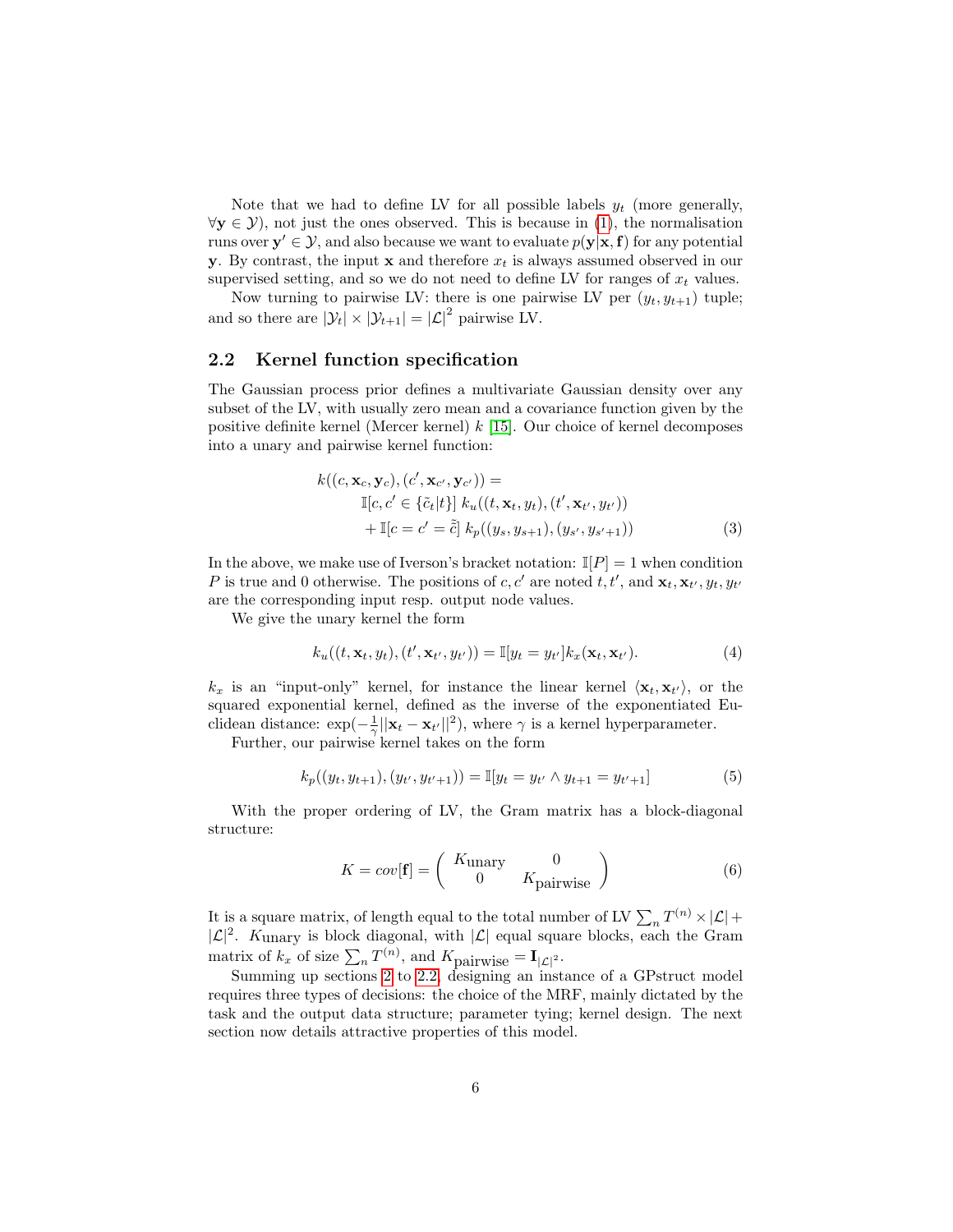#### <span id="page-6-2"></span>2.3 Model properties

The GPstruct model has the following appealing statistical properties:

Structured: the output structure is controlled by the design of the MRF, which is very general. The only practical limitation is the availability of efficient inference procedures on the MRF.

Non-parametric: the number of LV grows with the size of the data. In the linear chain case, it is the number of unary LV which grows with the total length of input sequences.

Bayesian: this is a probabilistic model that supports Bayesian inference, with the usual benefits of Bayesian learning. At prediction time: error bars and reject options. At learning time: model selection and hyperparameter learning with inbuilt Occam's razor effect, without the need for cross-validation.

Kernelized: a joint (input-output) kernel is defined over the LV. Kernels potentially introduce several hyperparameters, making grid search for crossvalidation intractable. Kernelized Bayesian models like GPstruct do not suffer from this, as they define a posterior over the hyperparameters.

# <span id="page-6-0"></span>3 Learning

Our learning algorithms are Markov chain Monte Carlo procedures, and as such are "any-time", in that they have no predefined stopping criterion.

#### <span id="page-6-3"></span>3.1 Prediction

Given an unseen test point  $\mathbf{x}_*$ , and assuming the LV  $\mathbf{f}_*$  corresponding to  $x_*$  to be accessible, we wish to predict label  $\hat{\mathbf{y}}_*$  with lowest loss. Now, given  $\mathbf{f}_*,$  the underlying MRF is fully specified. In tree-shaped structures, belief propagation gives an exact answer in linear time  $O(T)$ ; in the linear chain case, under  $0/1$ loss  $\ell(y, \hat{y}) = \delta(y = \hat{y})$ , we predict the jointly most probable output sequence obtained from the Viterbi procedure, and under Hamming (micro-label-wise) error  $\ell(\mathbf{y}, \hat{\mathbf{y}}) = \sum_{t} \delta(\mathbf{y}_t = \hat{\mathbf{y}}_t)$ , we predict the micro-label-wise most probable output sequence. For other cases than trees, where exact inference is impossible, approximate inference methods such as loopy belief propagation [\[16\]](#page-16-5) are available.

Given f, due to the GP marginalisation property, the test point LV  $f_*$  are distributed according to a multivariate Gaussian distribution (cf. e.g. [\[17,](#page-16-6) section 2] for a derivation):  $f_*|f \sim N(K_*^T K^{-1} f, K_{**} - K_*^T K^{-1} K_*)$ , where matrices  $K, K_*, K_{**}$  have their element  $(i, j)$  equal to  $k(\mathbf{f}^i, \mathbf{f}^{(j)})$  resp.  $k(\mathbf{f}^i, \mathbf{f}^{(j)}_*)$  resp.  $k(\mathbf{f}_{*}^{(i)}, \mathbf{f}_{*}^{(j)})$ , with k the kernel described section [2.2.](#page-5-0)

Uncertainty over  $f_*|f$  is accounted for correctly by *Bayesian model averaging*:  $\hat{\mathbf{y}}_* = \arg \max_{\mathbf{y}_* \in \mathcal{Y}_*} p(\mathbf{y}_*|\mathbf{f}), \text{ with}$ 

<span id="page-6-1"></span>
$$
p(\mathbf{y}_{*}|\mathbf{f}) = \frac{1}{N_{\mathbf{f}_{*}|\mathbf{f}}} \sum_{\mathbf{f}_{*}|\mathbf{f}} p(\mathbf{y}_{*}|\mathbf{f}_{*})
$$
\n(7)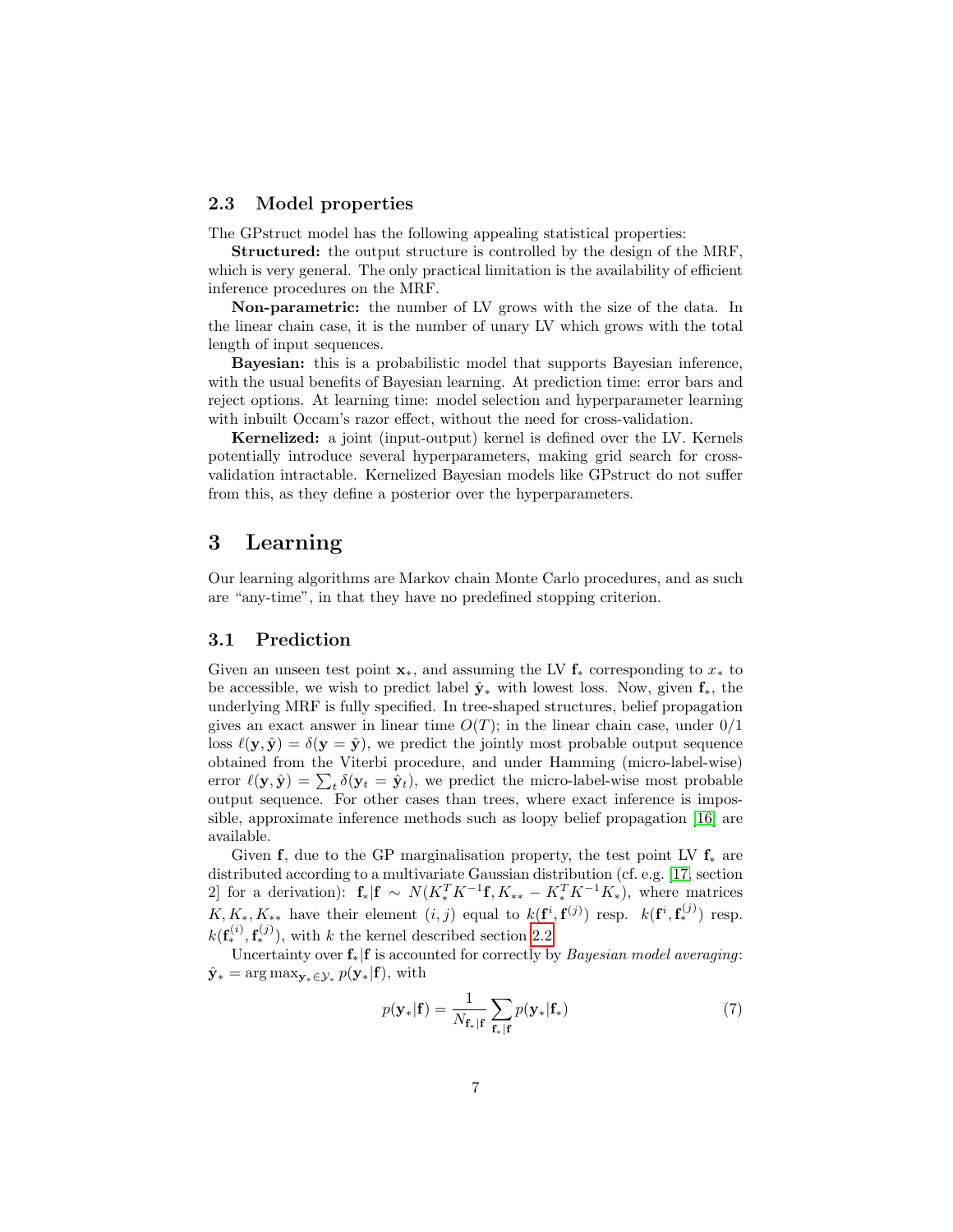where  $N_{\mathbf{f} * | \mathbf{f}}$  is the number of samples from  $f_* | f$ .

### 3.2 Sampling from the posterior

We wish to represent the posterior distribution  $f/\mathcal{D}$  (as opposed to performing a MAP approximation of the posterior to a single value  $f_{MAP}$ ). The training data likelihood is  $p(\mathcal{D}|\mathbf{f}) = \prod_n p(\mathbf{y}^{(n)}|\mathbf{f}, \mathbf{x}^{(n)})$ , with the single point likelihood given by [\(1\)](#page-3-0). Training aims at maximizing the likelihood, for which we propose to use elliptical slice sampling (ESS) [\[18\]](#page-16-7), an efficient MCMC procedure for ML training of tightly coupled LV with a Gaussian prior. In all our experiments below, we discard the first third of the samples before carrying out prediction, to allow for burn-in of the MCMC chain.

The computation of the likelihood itself is a non-trivial problem due to the presence of the normalising constant, which ranges over  $y' \in \mathcal{Y}$ , of size exponential in the number of micro-labels  $|\mathcal{L}|$ . In the case of tree-shaped MRFs, however, belief propagation yields an exact and usually efficient procedure; in the linear case, it is referred to as forwards-backwards procedure, and runs in  $O(T|\mathcal{L}|^2)$ .

ESS requires computing the full kernel matrix, of size  $O(N_{LV}^2)$ , where  $N_{LV}$ is the total number of LV, and its Cholesky, obtained in  $O(N_{LV}^2)$  time steps. The large size of the matrices is a limiting factor to our implementation.

ESS yields samples of the posterior. To perform prediction, it is necessary to introduce one more level of Bayesian model averaging: continuing from [\(7\)](#page-6-1),  $p(\mathbf{y}_*|\mathcal{D}) = \frac{1}{N_f} \sum_{\mathbf{f}} p(\mathbf{y}_*|\mathbf{f})$  where  $N_f$  is the number of samples of  $\mathbf{f}|\mathcal{D}$  available.

# <span id="page-7-0"></span>4 Relation to other models

Our proposed method builds upon a large body of existing models, none of which, however, exhibit all properties mentioned in section [2.3.](#page-6-2)

#### 4.1 GP classification

Gaussian process models (or any regression models such as a linear regression) can be applied to classification problems. In a probabilistic approach to classification, the goal is to model posterior probabilities of an input point  $x$  belonging to one of  $|\mathcal{L}|$  classes,  $y \in \{1, ..., |\mathcal{L}|\}$ . For binary classification (that is  $|\mathcal{L}| = 2$ , we can turn the output of a Gaussian process (in R) into a class probability (in the interval  $[0, 1]$ ) by using an appropriate non-linear activation function. The most commonly used such function is the logistic function  $p(y=1|f,\mathbf{x}) = \frac{\exp(f(\mathbf{x}))}{\exp(f(\mathbf{x}))+\exp(-f(\mathbf{x}))}$ . The resulting classification model is called GP binary classification [\[5\]](#page-15-4). Let us now move from binary classification to multi-class classification. This is achieved by maintaining  $K$  regression models, each model being indexed by a latent function  $f_k$ . We use the vector notation  $f = (f_1 \dots f_K)$  to index the collection of latent functions. The desired multi-class model is obtained by using a generalisation of the logistic to multiple variables,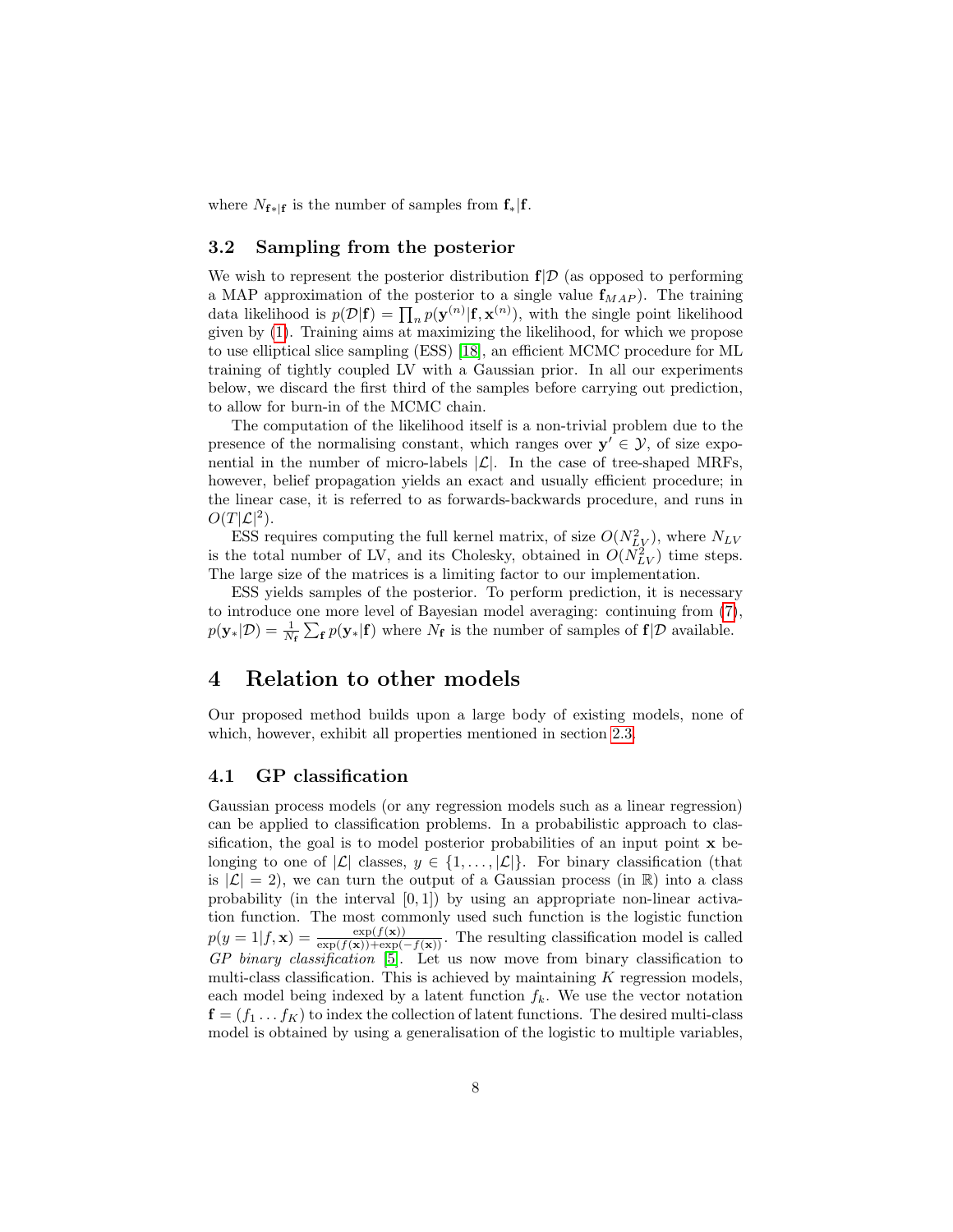the softmax function:  $p(y = k | \mathbf{f}, \mathbf{x}) = \frac{\exp(f_k(\mathbf{x}))}{\sum_{k=1}^K \exp(f_k(\mathbf{x}))}$ . The corresponding model is called Gaussian process multi-class classification (GPMC) [\[5\]](#page-15-4). Note that the above multiclass distribution is normalised over the set of possible output labels  $\mathcal{L}$  (here  $|\mathcal{Y}| = K$ ). Simply extending the multi-class model for a structured prediction case is computationally infeasible due to the sheer size of the label set L. We provide a novel extension of Gaussian process for structured problems. Structured prediction itself has a long history of successful methods, which we discuss in subsequent sections.

#### 4.2 From logistic to structured logistic

A natural way to cater for interdependencies between micro-labels at prediction time, is to define an MRF over y, and to condition the resulting distribution on the input x (i.e. in a graphical model representation, inserting directed edges from input to output): we thus obtain a mixed graphical model, the conditional random field (CRF) [\[3\]](#page-15-2), a very popular and successful model for structured prediction. The CRF defines a log-linear model for  $p(\mathbf{y}|\mathbf{x})$ :  $p(\mathbf{y}|\mathbf{x}, \mathbf{w}) = \frac{1}{Z(\mathbf{x}, \mathbf{w})} \exp\left(\sum_{c} \langle \mathbf{w}_c, \phi(\mathbf{x}_c, \mathbf{y}_c) \rangle\right)$ , for a weight vector w, and a joint input-output feature representation  $\phi(\mathbf{x}, \mathbf{y})$ . In the above,  $Z(\mathbf{x}, \mathbf{w}) = \sum_{\mathbf{y}' \in \mathcal{L}} \prod_c \exp(\langle \mathbf{w}_c, \phi(\mathbf{x}_c, \mathbf{y}_c) \rangle)$  is the normalising constant. As before, we use  $\overline{c}$  to denote a clique. Instead of parameterizing the energy function,  $E(\mathbf{x}, \mathbf{y}) := -\langle \mathbf{w}_c, \phi(\mathbf{x}_c, \mathbf{y}_c) \rangle$ , by means of a weight vector, GPstruct place a Gaussian process prior over energy functions, effectively side-stepping parameterization. Recent advances in CRF modelling by [\[19\]](#page-16-8) also side-step linear parameterization of the energy function. Instead, a random forest is used to model the energy function, allowing higher order interactions.

#### 4.3 Kernelizing structured logistic

[\[6\]](#page-15-5) presents a kernelized variant of the CRF, the kernel conditional random field (KCRF), where a kernel is defined over clique templates. The kernelized version of the CRF is generally difficult to construct, to train, and have several hyperparameters that need to be set via cross-validation, therefore, have not been adopted as enthusiastically as regular CRF. Structured support vector ma*chines* [\[2\]](#page-15-1), SVMstruct, and *maximum margin Markov networks* [\[1\]](#page-15-0),  $M^3N$  also model  $p(\mathbf{v}|\mathbf{x})$  as a log-linear function. However, to learn w, while traditional CRF learning maximizes the conditional log likelihood of the training data, both SVMstruct and  $M^{3}N$  perform maximum margin training: learn w which predicts the correct outputs with a large margin compared to incorrect outputs (all other outputs except the correct ones). SVMstruct can be easily kernelized by means of the representer theorem. Our proposed GPstruct is also kernelized, with a practical advantage that kernel hyperparameters can be inferred from the data instead of requiring a cross-validation procedure.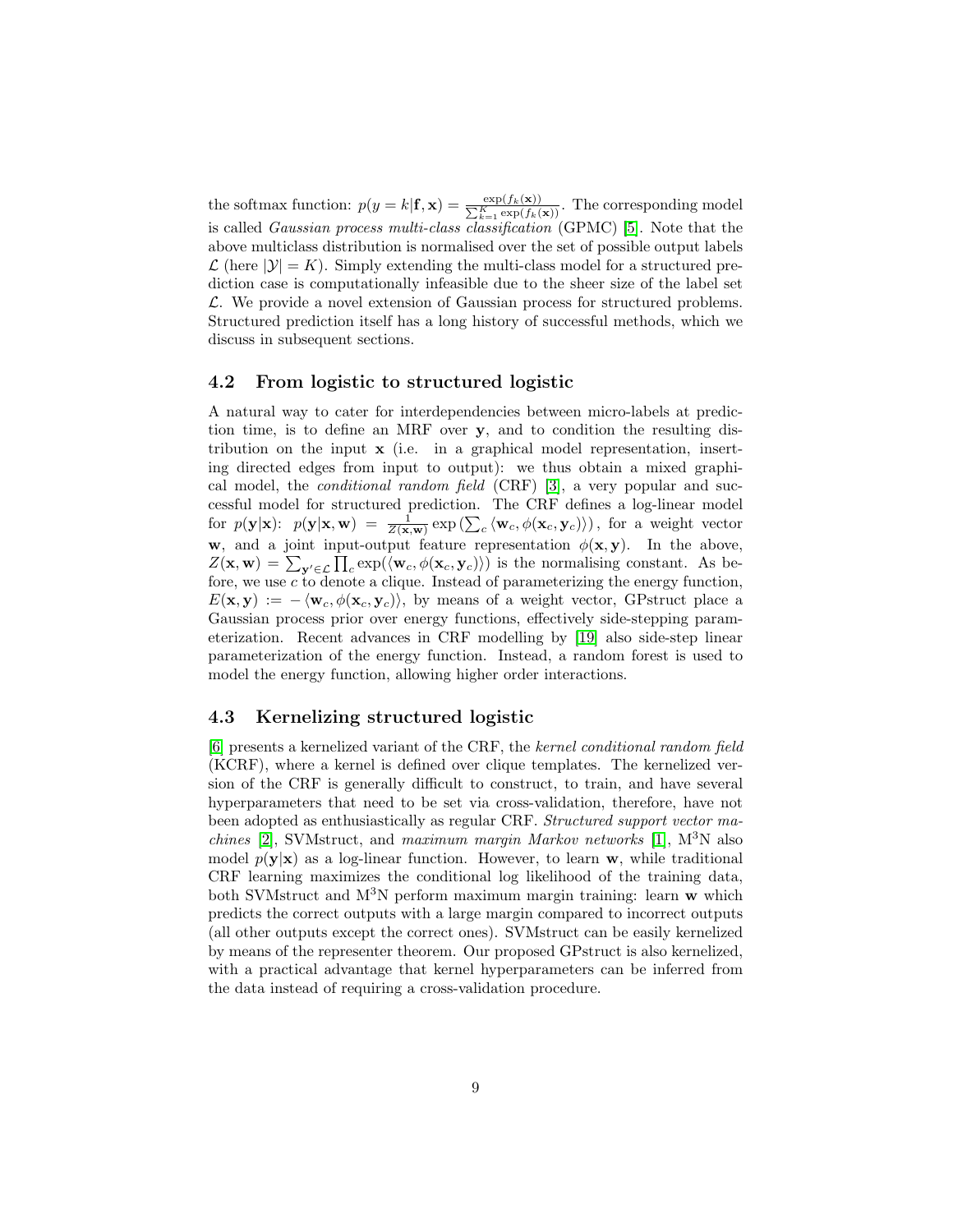#### 4.4 Bayesian versus MAP inference

By Bayesian inference (as opposed to maximum likelihood ML or maximum a posteriori MAP inference), we mean the preservation of the uncertainty over LV, that is their representation, not as point-wise estimates, but as random variables and their probability distribution.

CRF parameters are usually estimated point-wise, e.g. often with an ML or MAP objective using gradient ascent or approximate likelihood techniques, cf. [\[12\]](#page-16-1) for a review. An exception to this is Bayesian conditional random field (BCRF) proposed by [\[7\]](#page-15-6). Instead of point-wise parameter estimation, the BCRF approximates the posterior distribution of the CRF parameters as Gaussian distributions and learns them using expectation propagation [\[20\]](#page-16-9). GPstruct also follows a Bayesian inference procedure, and combines it with kernelization.

Despite the similarity in name, the model in [\[8\]](#page-15-7) is more similar to the KCRF than to GPstruct. Like KCRF, this work tackles sequence labelling, while we purposefully formulate GPstruct to apply to any underlying MRF, even though we demonstrate its instantiation in sequences. More importantly, [\[8\]](#page-15-7) take a MAP estimation of the LV, making the model, among others, unable to infer associated hyperparameters directly from the data. However, the point-wise MAP estimate comes with a benefit: sparsification, due to the applicability of the representer theorem. The LV appear as a weighted sum of kernel evaluations over the data. Two methods are applicable from here. The first, applied in [\[8,](#page-15-7) 4.2] and [\[6,](#page-15-5) 3], consists in greedily selecting the LV/ clique associated to the direction of steepest gradient, during the optimisation phase. The second method consists of applying the "Taskar trick" [\[1\]](#page-15-0), and is concerned with the fact that in the LV expression obtained from the representer theorem, the sum runs over  $\mathcal{Y}$ , i.e. all possible macro-labels, which is exponentially large in  $|\mathcal{L}|$ . This trick consists in a rearrangement of terms inside the objective functions which allows a lower-dimensional reparameterization. These sparsification techniques are not accessible to us due to the use of a Bayesian representation; however alternative techniques may come from the GP sparsification literature.

#### 4.5 Structured prediction via output kernels

All previously mentioned structured prediction methods explicitly model the output interdependency via MRF. A different strand of work aims at building an implicit model of output correlations via a kernel similarity measure [\[21,](#page-16-10) [22\]](#page-16-11). The twin Gaussian processes of [\[22\]](#page-16-11) address structured continuous-output problems by forcing input kernels to be similar to output kernels. This objective reflects the assumption that similar inputs should produce similar outputs. The input and output are separately modelled by GPs with different kernels. Learning consists of minimising KL divergence.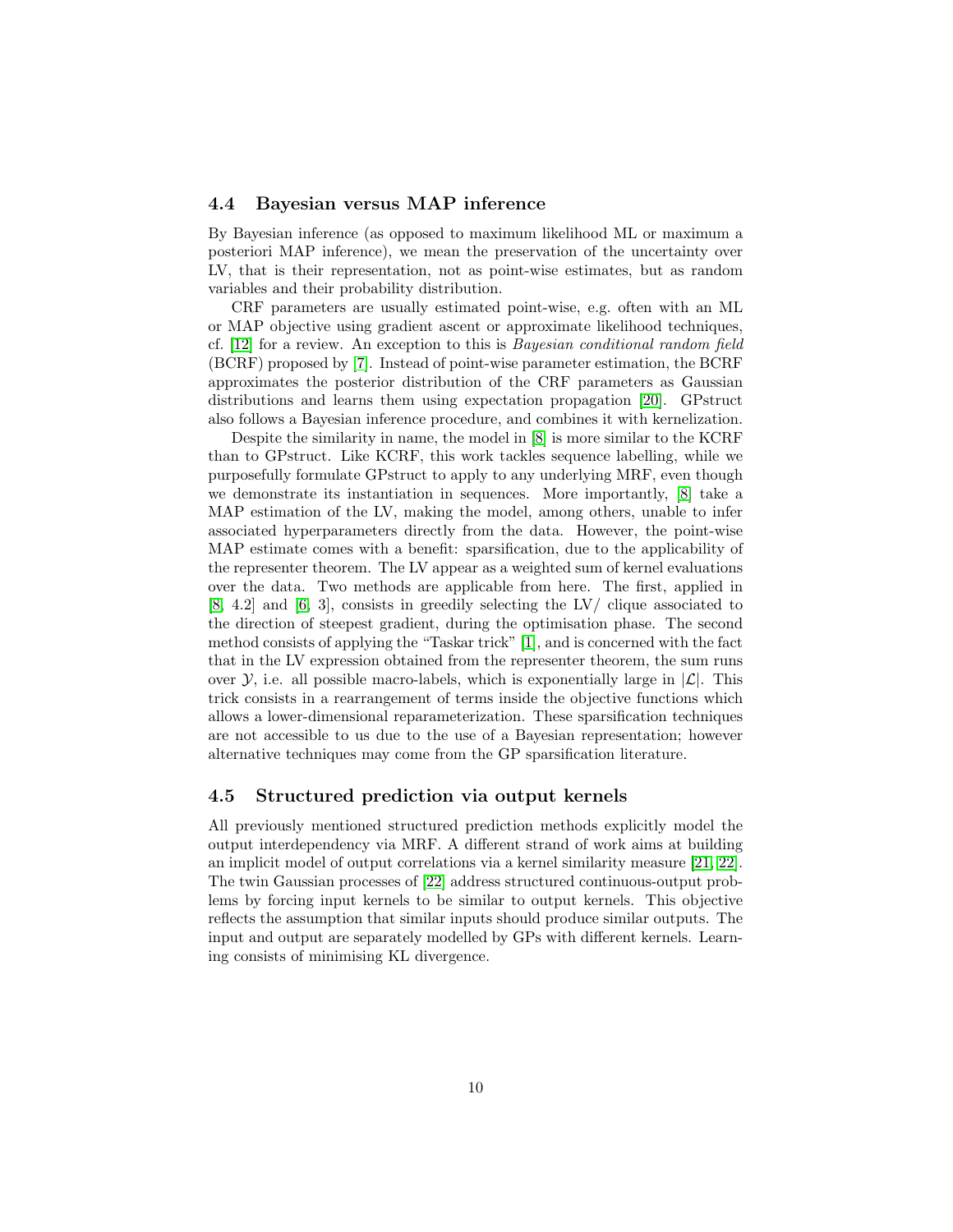# <span id="page-10-0"></span>5 Applications

In order to appreciate how the proposed model and learning scheme compare to existing techniques, we conducted benchmark experiments on a range of language processing tasks: segmentation, chunking, and named entity recognition, as well as on a video processing task, gesture segmentation, all involving a linear chain structure.

#### 5.1 Text Processing Task

Our data and tasks comes from the CRF++ toolbox<sup>[1](#page-10-1)</sup>. Four standard natural language processing tasks are available, cf. table [2.](#page-11-0) Noun phrase identification (Base NP) tags words occurring in noun phrases with  $B$  for beginning,  $I$  for a word inside a noun phrase, and  $O$  for other words. Chunking (i.e. shallow parsing) labels sentence constituents. The Segmentation task identifies words (the segments) in sequences of Chinese ideograms. Japanese named entity recognition (Japanese NE) labels several types of named entities (organisation, person, etc.) occurring in text.

The data was used in pre-processed form, with sparse binary features extracted for each word position in each sentence. Results were averaged over five experiments per task. Each experiment's training and test data was extracted from the full data set (sizes given in table [2\)](#page-11-0) so that the training sets were always disjoint – except in the case of segmentation, a small-data set of 36 sentences overall, which was subjected to five random splits.

Baselines We compared GPstruct to CRF and SVMstruct. The CRF im-plementation<sup>[2](#page-10-2)</sup> used LBFGS optimisation. In nested cross-validation, the  $L_2$ regularisation parameter ranged over integer powers from  $10^{-8}$  to 1. Prediction in the CRF and GPstruct minimised Hamming loss (cf. section [3.1\)](#page-6-3). The SVM-struct<sup>[3](#page-10-3)</sup> used a linear kernel, for comparison with the CRF. The regularisation parameter in nested cross-validation ranged over integer powers from 10<sup>−</sup><sup>3</sup> to 10<sup>2</sup> .

Computing The CRF package is MEX-compiled Matlab, while the SVMstruct system is coded in C++. Our Matlab implementation of GPstruct used MEX functions from the UGM toolbox<sup>[4](#page-10-4)</sup> for likelihood (implementing the forward-backward algorithm). To illustrate runtimes, a 10 hour job on a single core of a 12-core Hex i7-3930K 3.20 GHz machine can accommodate CRF/ SVMstruct learning and prediction, including nested cross-validation over the parameter grid mentioned above, for one experiment, for one task. In the same computing time, GPstruct can perform 100 000 iterations for one experiment for the chunking or segmentation task (the fastest), including hyperparameter sampling (50 000 resp. 80 000 iterations for Base NP resp. Japanese NE). Getting a precise runtime comparison of CRF, SVMstruct and GPstruct code

<span id="page-10-1"></span> $1_{\rm by}$  Taku Kudo <http://crfpp.googlecode.com/svn/trunk/doc/index.html>

<span id="page-10-2"></span> $^{2}$ by Mark Schmidt <http://www.di.ens.fr/~mschmidt/Software/crfChain.html>

<span id="page-10-3"></span><sup>3</sup>by Thorsten Joachims [http://www.cs.cornell.edu/people/tj/svm\\_light/svm\\_hmm.html](http://www.cs.cornell.edu/people/tj/svm_light/svm_hmm.html)

<span id="page-10-4"></span> $^4{\rm also}$  by Mark Schmidt <http://www.di.ens.fr/~mschmidt/Software/UGM.html>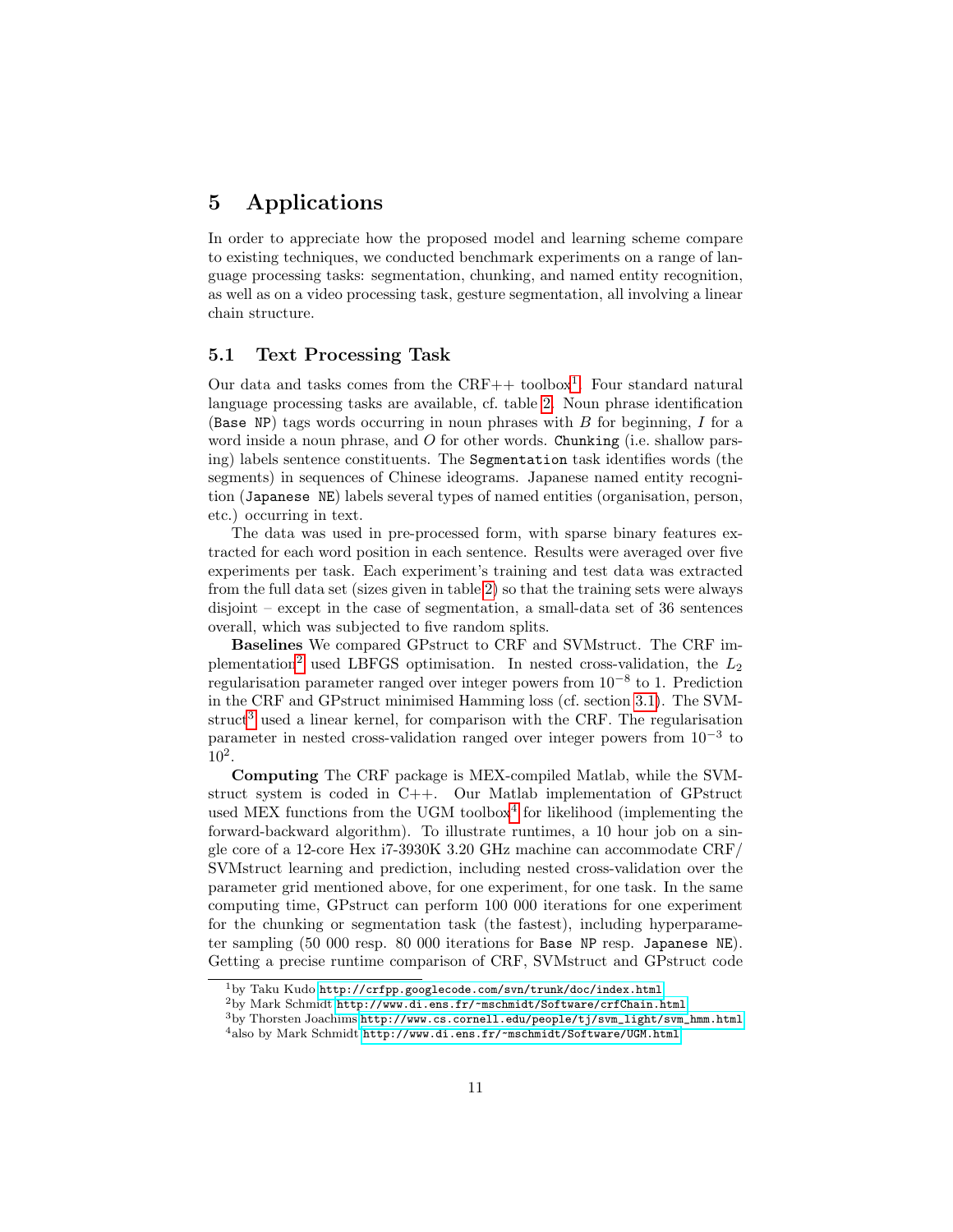<span id="page-11-0"></span>

|                                     | Base NP           | Chunking        | Segmentation     | Japanese NE     |
|-------------------------------------|-------------------|-----------------|------------------|-----------------|
| number of categories                | 3                 | 14              |                  | 17              |
| number of features                  | 6.438             | 29,764          | 1,386            | 102,799         |
| size training/ test set (sentences) | 150 / 150         | 50/50           | 20/16            | 50/50           |
| <b>SVMstruct</b>                    | $5.91 \pm 0.43$   | $9.79 \pm 0.97$ | $16.21 \pm 2.21$ | $5.64 \pm 0.82$ |
| CRF                                 | $5.92 \pm 0.23$   | $8.29 + 0.76$   | $14.98 \pm 1.11$ | $5.11 + 0.65$   |
| GPstruct $(h_p = 1)$                | $4.81 {\pm} 0.47$ | $8.76 \pm 1.08$ | $14.87 \pm 1.79$ | $5.82 \pm 0.83$ |
| GPstruct (prior whitening)          | $5.06 \pm 0.38$   | $8.57 \pm 1.20$ | $14.77{\pm}1.78$ | $5.65 \pm 0.80$ |

Table 2: Experimental results on text processing task. Error rate across 5 experiments (mean  $\pm$  one standard deviation). GPstruct experiments on 250 000 ESS steps (i.e. f samples), using the f<sup>∗</sup> MAP scheme, linear kernel, sampling hyperparamers every 1 000 steps (prior whitening) or fixing  $h_p = 1$ , thinning at 1:1 000.

is not straightforward since implementation languages differ. Having said that, our GPstruct experiments were roughly a factor of two slower than the baselines including grid search.

Kernel hyperparameter learning The GP prior over f is parameterized by its mean (zero in our case), and the kernel function, which may possess hyperparameters. To explore the effect of kernel hyperparameter learning, we introduce a multiplicative hyperparameter  $h_p$  in front of the pairwise kernel, and give it a scaled Gamma hyperprior :  $h_p/10^{-4} \sim \text{Gamma}(1, 2)$ .

MCMC sampling of the hyperparameter is performed using the prior whitening technique [\[18\]](#page-16-7), which is easy to implement. Surrogate data modelling [\[18\]](#page-16-7) is tailored to GP prior LV models, and is reported to give better results; however, it requires an approximation of the posterior variance for the structured softmax case. While it is possible to derive such approximations, we could not observe any performance gain in our experiments so far.

Experimentally, ESS (which samples  $f(\mathcal{D})$  needs to be run over many more iterations than hyperparameter sampling (sampling from the hyperparameter posterior  $h|\mathcal{D}$ ). We therefore sample from the hyperparameter once every 1 000 ESS steps. Kernel learning is possible as well with GPstruct, but a few exploratory experiments using polynomial and squared exponential kernels on the binary-valued text datasets did not improve the performance.

Results and interpretation Our experimental results are summarised in table [2.](#page-11-0) GPstruct is generally comparable to the CRF, and slightly better than SVMstruct. Our choice of hyperprior does not seem to fit the Base NP task, where hyperparameter sampling turns out to be worse than keeping  $h_p$  fixed at 1.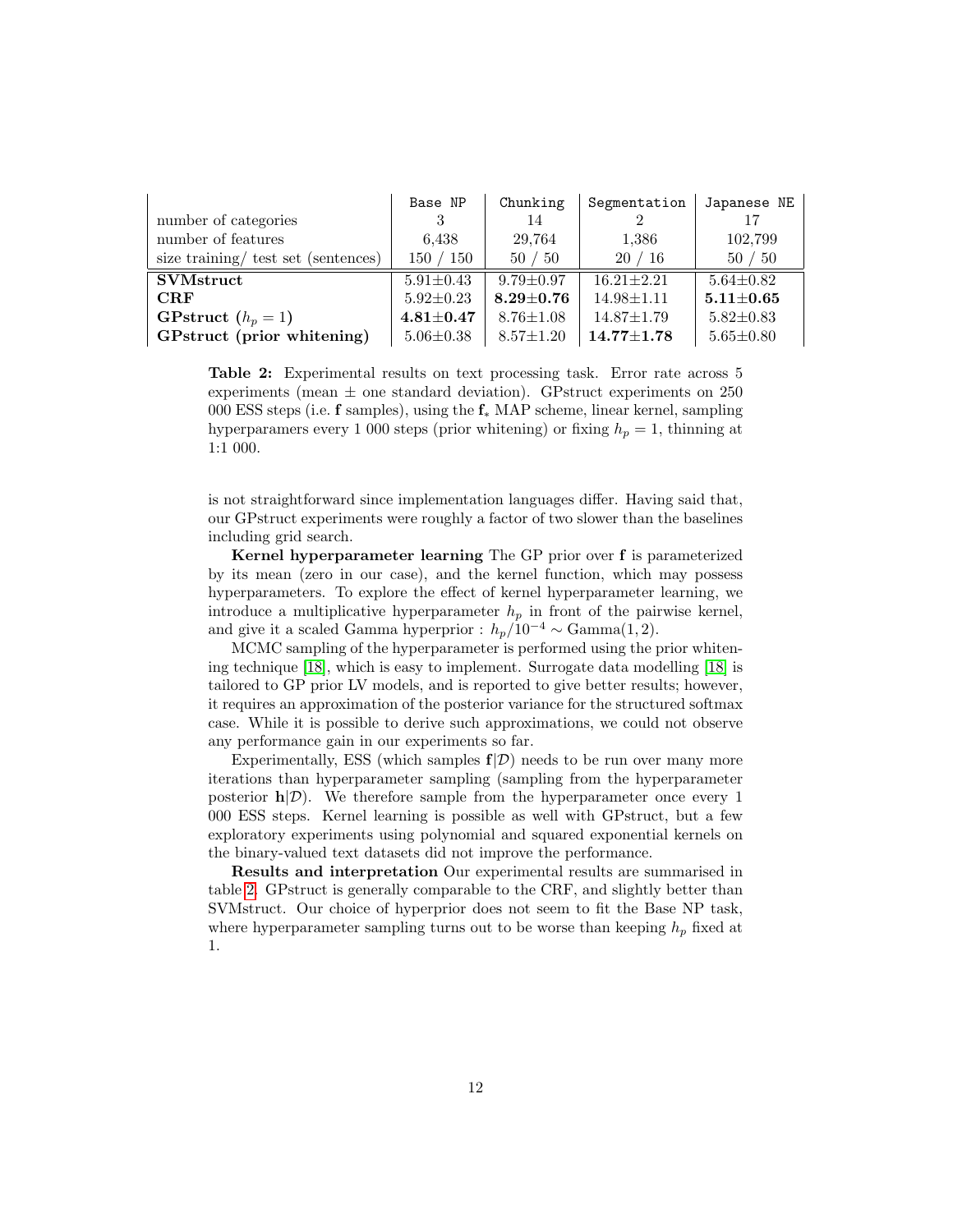<span id="page-12-1"></span>

Figure 3: Error rate cross plot of the 20 gesture video sessions. The axes correspond to error rate of GPstruct with SE kernel and CRF, the diagonal line shows equal performance. The shadowed stars are those with at least 5% performance difference.

### 5.2 Video Processing Task

In a second set of experiments, we apply CRF and GPstruct to the ChaLearn gesture recognition dataset<sup>[5](#page-12-0)</sup>. The data in this case consists of video sequences of an actor performing certain gestures. Each video frame is labelled with a gesture. The videos have an average length of 86 frames, and maximum length 305 frames. The dataset has 20 sessions of 47 videos each. The label space size varies for different sessions, between 9 and 13. For each session, we use 10 videos to train a chain CRF or GPstruct and the rest as test data. At each frame of the video we extract HOG/HOF [\[23\]](#page-16-12) descriptors and construct a codebook of 30 visual words using a k-means clustering algorithm. Frames are represented by normalized histograms of visual words occurrence, resulting in 30 feature dimensions. A squared exponential kernel,  $\exp(-\frac{1}{\gamma}||\mathbf{x}_t - \mathbf{x}_{t'}||^2)$ , was used. The kernel hyperparameter  $\gamma$  is given a Gamma $(1, 2)$  prior and is initially set to the median pairwise distance.

Results The experimental results summarize as follows: averaged across

<span id="page-12-0"></span> ${\rm ^5}$  <https://sites.google.com/a/chalearn.org/gesturechallenge/>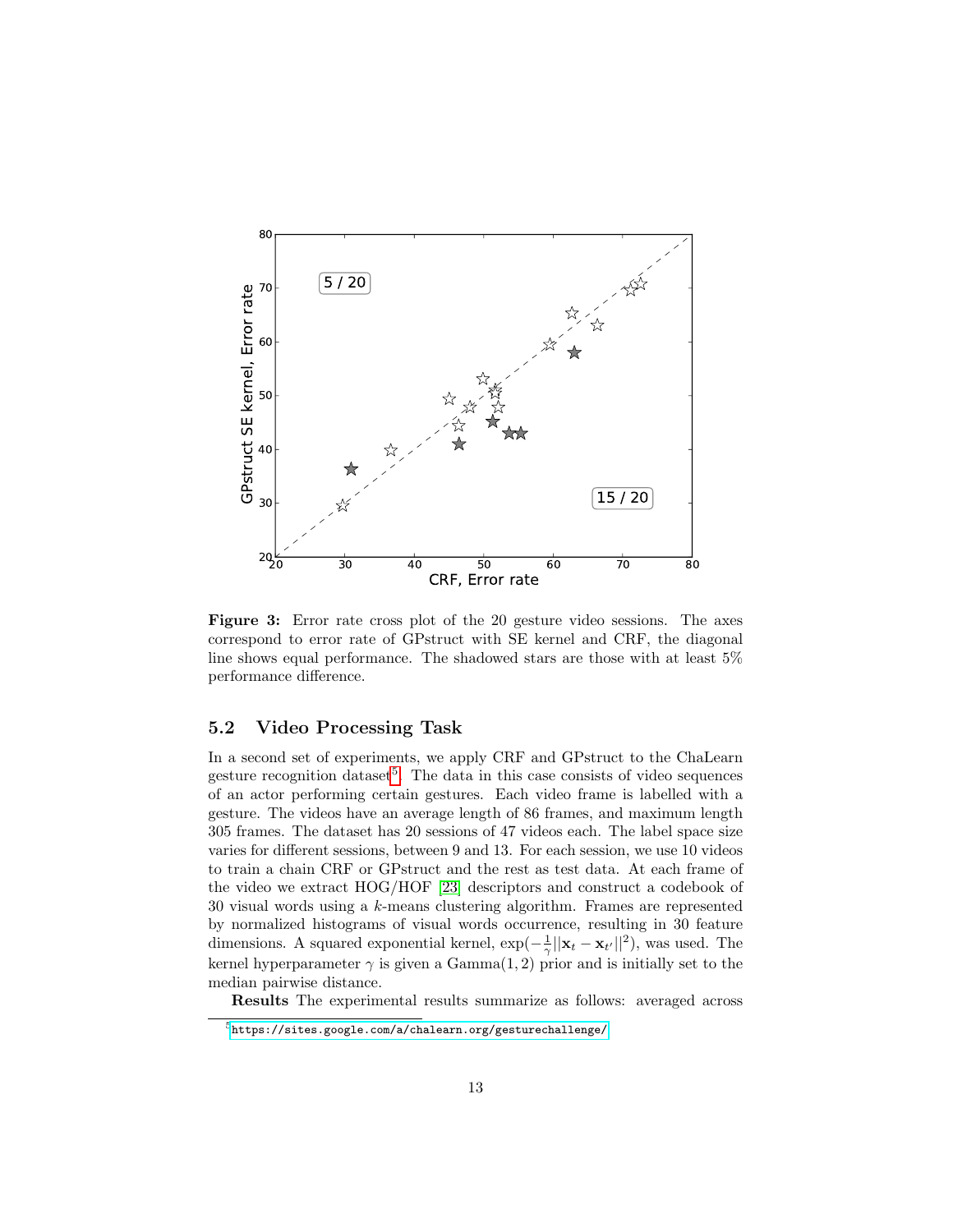all 20 sessions, the error rates were  $52.12 \pm 11.73$  for the CRF,  $51.91 \pm 11.02$ for GPstruct linear kernel, and  $50.42 \pm 11.24$  for GPstruct SE kernel. Since each session effectively represents one specific learning task, we compare the pairwise performances across 20 sessions between GPstruct SE kernel and CRF in figure [3.](#page-12-1) GPstruct outperforms the CRF baseline by more than 5% in five cases, while it underperforms it in one case. The performance between GPstruct linear kernel and CRF are comparable and we did not include details here due to space constraints.

#### 5.3 Practical insights

We will open-source our GPstruct code on MLOSS<sup>[6](#page-13-0)</sup> to expose the GPstruct model more widely and encourage experimentation.

Kernel matrix positive-definiteness To preserve numerical stability of the Cholesky operation, diagonal jitter of  $10^{-4}$  is added to the kernel matrices. Depending on the hyperprior, some hyperparameter samples may make the kernel matrices badly conditioned: this is best prevented by rejecting such a proposal by simulating a very low likelihood value.

How many f samples? All subplots in figure [4](#page-14-0) plot the error rate of some configuration against the number of f samples generated (i.e. iterations of the ESS procedure). For all our tasks, the error rate improves until 100 000 iterations, which shows heuristically that sampling histories of at least this length are needed to attain equilibrium for these problems.

How many  $f_*|f$  samples?  $f_*$  need not be sampled for every f sample which is generated; to save computing time, we can thin and e.g. sample  $f_*|f$ only every 10th f sample, disregarding the other nine samples entirely. Our exploratory experiments show the following: high thinning rates, such as 1:4 000, seem to have very limited impact on the error rate, cf. figure [4](#page-14-0) (middle). Similarly, how many samples  $f_*|f$  do we need? Do we need any at all, or could we use only the mean of the predictive posterior? This would save computing the predictive variance, which involves a Cholesky matrix inversion, and is called "f<sup>∗</sup> MAP" here. Figure [4](#page-14-0) (bottom) answers this: sampling more often does not decrease the error rate. These findings are very valuable in practice, and seem to indicate that the predictive posterior is peaked, while the posterior is rather flat, and requires a long MCMC exploration path to be adequately sampled from. Computing time is dictated by the ESS sampling procedure, so performance improvement efforts should clearly aim at obtaining decorrelated posterior samples.

# 6 Conclusions and future work

As a model, GPstruct possesses many desirable properties, discussed in detail above. Our experiments with sequential data yielded encouraging results: we

<span id="page-13-0"></span> $^6$ <www.mloss.org>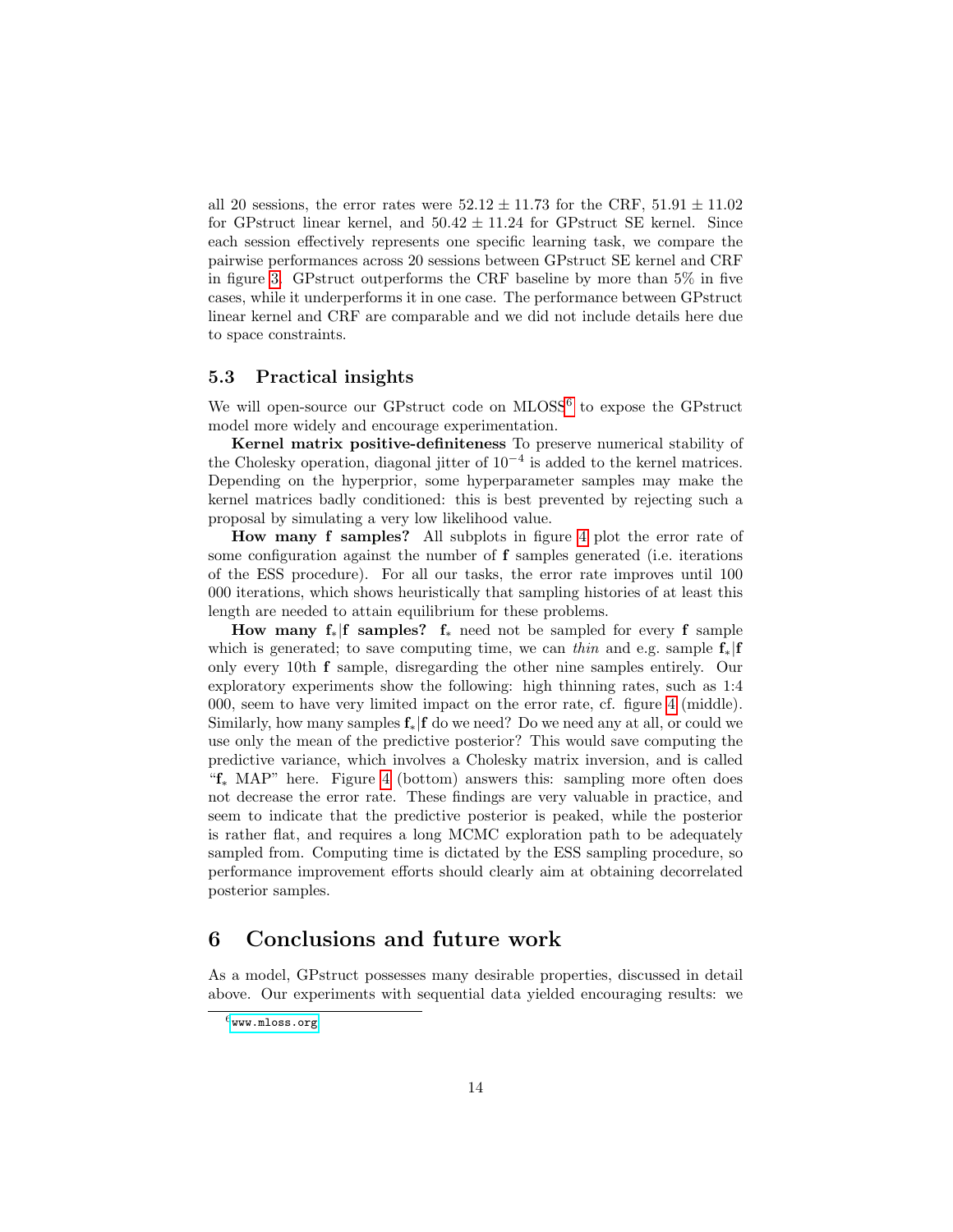<span id="page-14-0"></span>

Figure 4: top: Effect of sampling hyperparameters every 1 000 steps versus fixing  $h_p = 1$ , over the full history of **f** samples.  $f_*$  MAP scheme, thinning at 1:1 000. middle: Effect of thinning, i.e. sampling f∗|f more rarely than every f sample. Chunking task,  $f_*$  MAP scheme,  $h_p = 1$ . **bottom**: Effect of number of  $f_*|f$  samples for each  $f$  sample. Chunking task, thinning at 1:1 000,  $h_p = 1$ .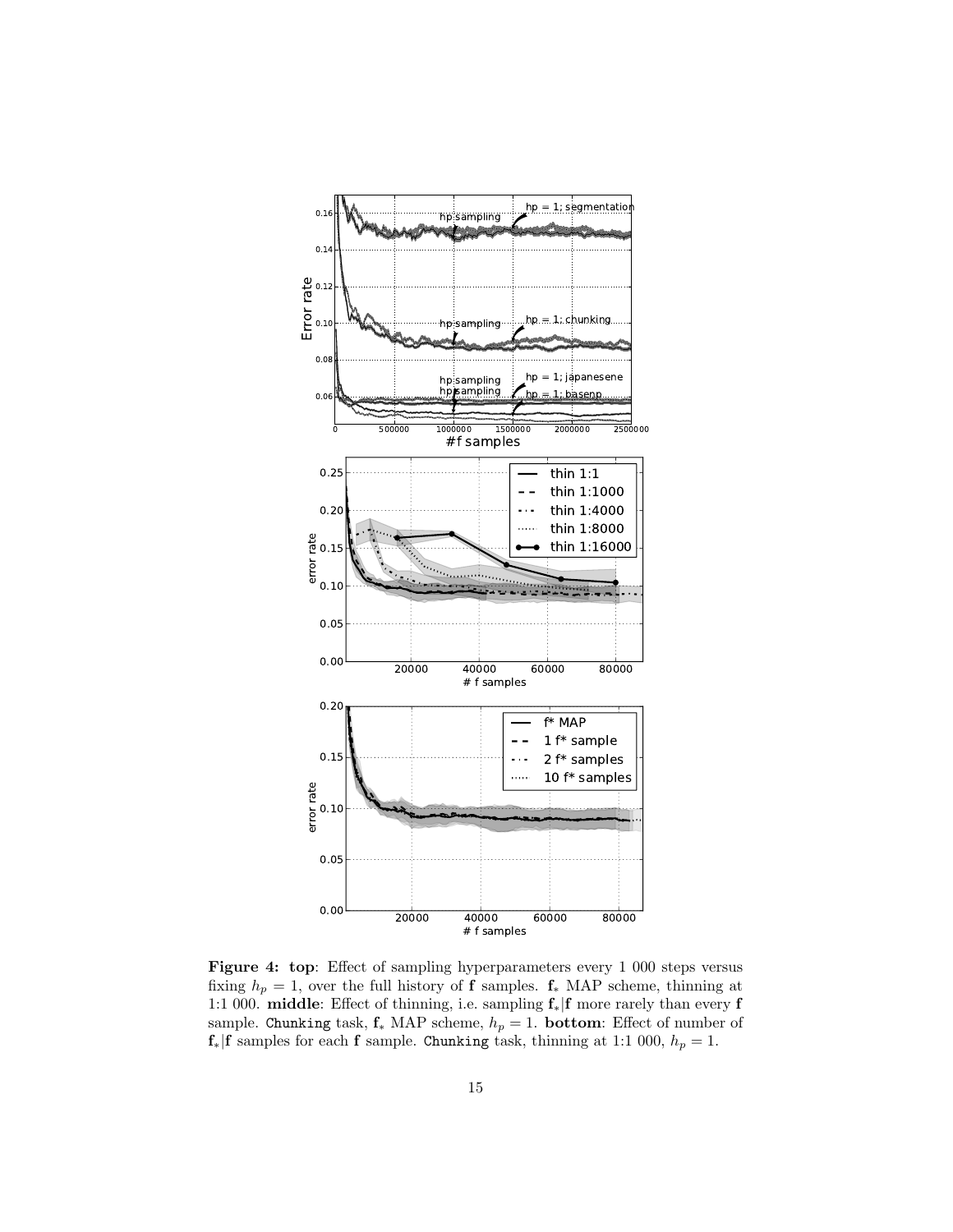achieve performance comparable to CRF and exceed SVMstruct in text processing tasks, and exceed CRF in a video processing task. While GPstruct is theoretically attractive and empirically promising, we have clearly only touched the surface of the model's possibilities. An important limitation preventing the application to larger data sets is the size of the kernel matrix  $K$ , square in the number of LV. One promising direction is an ensemble learning approach in which weak learners can be trained on subsets of the LV constrained by the underlying MRF (thus with quadratically smaller  $K$ ), and their predictions combined, by Bayesian model combination, into a strong learner.

### References

- <span id="page-15-0"></span>[1] Ben Taskar, Carlos Guestrin, and Daphne Koller. Max-margin Markov networks. In NIPS, 2004.
- <span id="page-15-1"></span>[2] Ioannis Tsochantaridis, Thorsten Joachims, Thomas Hofmann, and Yasemin Altun. Large margin methods for structured and interdependent output variables. JMLR, 6:1453–1484, 2005.
- <span id="page-15-2"></span>[3] John D. Lafferty, Andrew McCallum, and Fernando C. N. Pereira. Conditional random fields: Probabilistic models for segmenting and labeling sequence data. In ICML, 2001.
- <span id="page-15-3"></span>[4] Carl E. Rasmussen and Christopher K. I. Williams. Gaussian Processes for Machine Learning. MIT Press, 2006.
- <span id="page-15-4"></span>[5] Christopher K. I. Williams and David Barber. Bayesian Classification With Gaussian Processes. IEEE Trans. Pattern Anal. Mach. Intelligence, 20(12):1342–1351, 1998.
- <span id="page-15-5"></span>[6] John Lafferty, Xiaojin Zhu, and Yan Liu. Kernel conditional random fields: representation and clique selection. In ICML, 2004.
- <span id="page-15-6"></span>[7] Yuan Qi, Martin Szummer, and Thomas P. Minka. Bayesian conditional random fields. In AISTATS, 2005.
- <span id="page-15-7"></span>[8] Yasemin Altun, Thomas Hofmann, and Alexander J. Smola. Gaussian process classification for segmenting and annotating sequences. In ICML, 2004.
- <span id="page-15-8"></span>[9] Jason Weston and Chris Watkins. Support vector machines for multi-class pattern recognition. In Proceedings of the Seventh European Symposium On Artificial Neural Networks, 1999.
- <span id="page-15-9"></span>[10] Koby Crammer and Yoram Singer. On the algorithmic implementation of multiclass kernel-based vector machines. JMLR, 2:265–292, 2001.